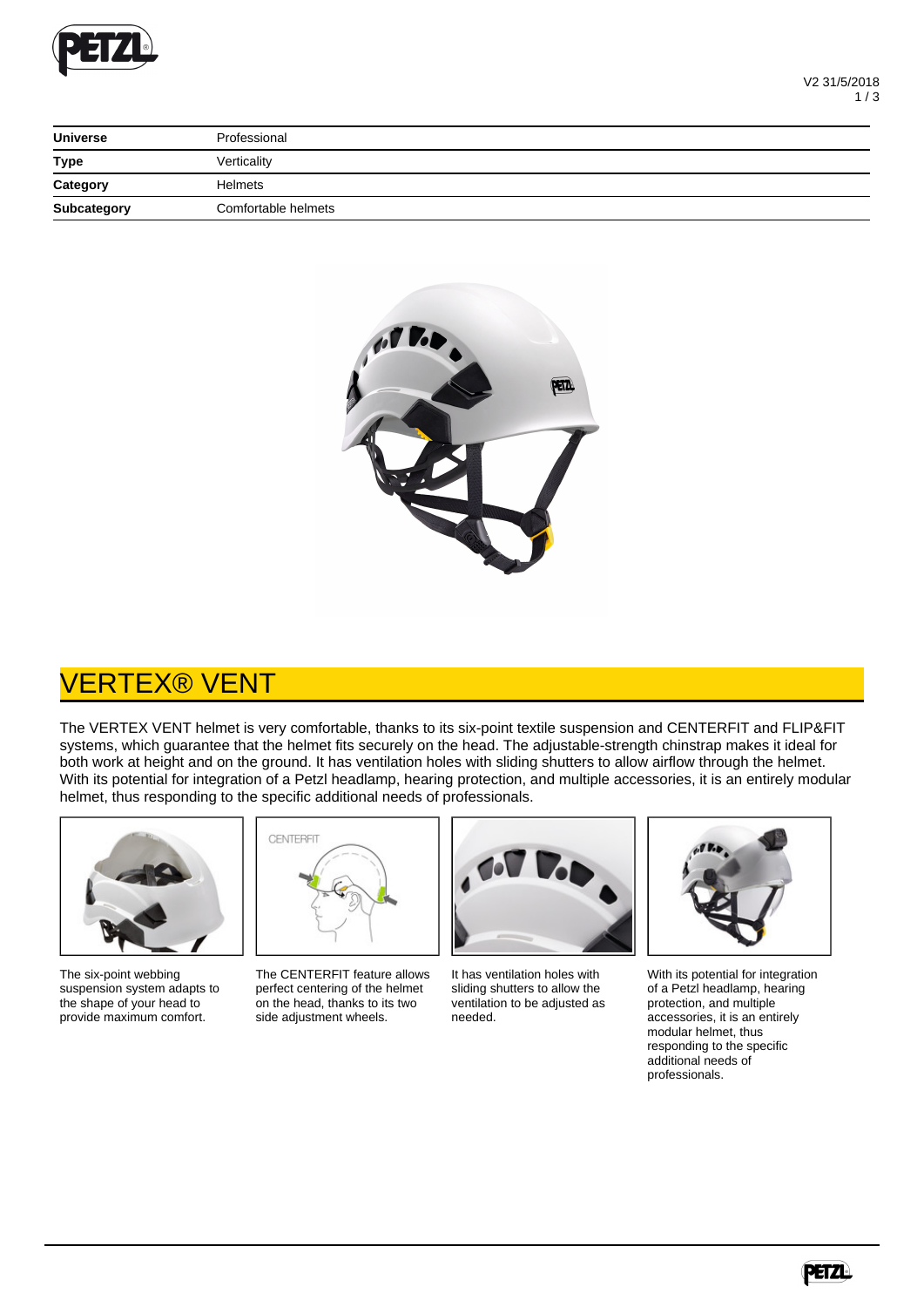Perze

## **Short Description** Comfortable ventilated helmet **Selling Points** • Very comfortable: - six-point textile suspension conforms perfectly to the shape of the head - CENTERFIT feature allows perfect centering of the helmet on the head, thanks to its two side adjustment wheels - FLIP&FIT system allows the headband to be positioned in a low position, guaranteeing that the helmet fits securely on the head. The system folds into the shell for easy storage and transportation - comes with interchangeable standard comfort foam • Protection designed for work at height and on the ground: - DUAL chinstrap allows the worker to adjust chinstrap strength in order to adapt the helmet to different environments: work at height (EN 12492) or on the ground (EN 397). The clip has two positions, corresponding to these two uses: high strength, limiting the risk of losing the helmet during a fall, and low strength, limiting the risk of strangulation if the helmet is snagged while the user is on the ground - shock absorption achieved through deformation of the outer shell - vent holes with sliding shutters allow the ventilation to be adjusted as needed, while wearing the helmet • Modular accessories: - eye shield with EASYCLIP side attachment system for easy installation - Petzl headlamp with mounts, or headlamp with elastic headband - helmet protector keeps the shell free from soiling and paint splash - nape protector provides effective sun and rain protection for the nape of the neck - nametag holder allows user to be easily identified - changeable chinstrap and foam - hearing protection - available in seven colors: white, yellow, red, black, orange, blue and green - also comes in two high-visibility versions: yellow and orange **Specification** • Head circumference: 53-63cm • Weight: 485g

- Material(s): ABS (acrylonitrile butadiene styrene), nylon, polycarbonate, high-strength polyester, polyethylene
	- Certification(s): CE, EN 397, EN 12492, ANSI Z89.1 Type I Class C, EAC